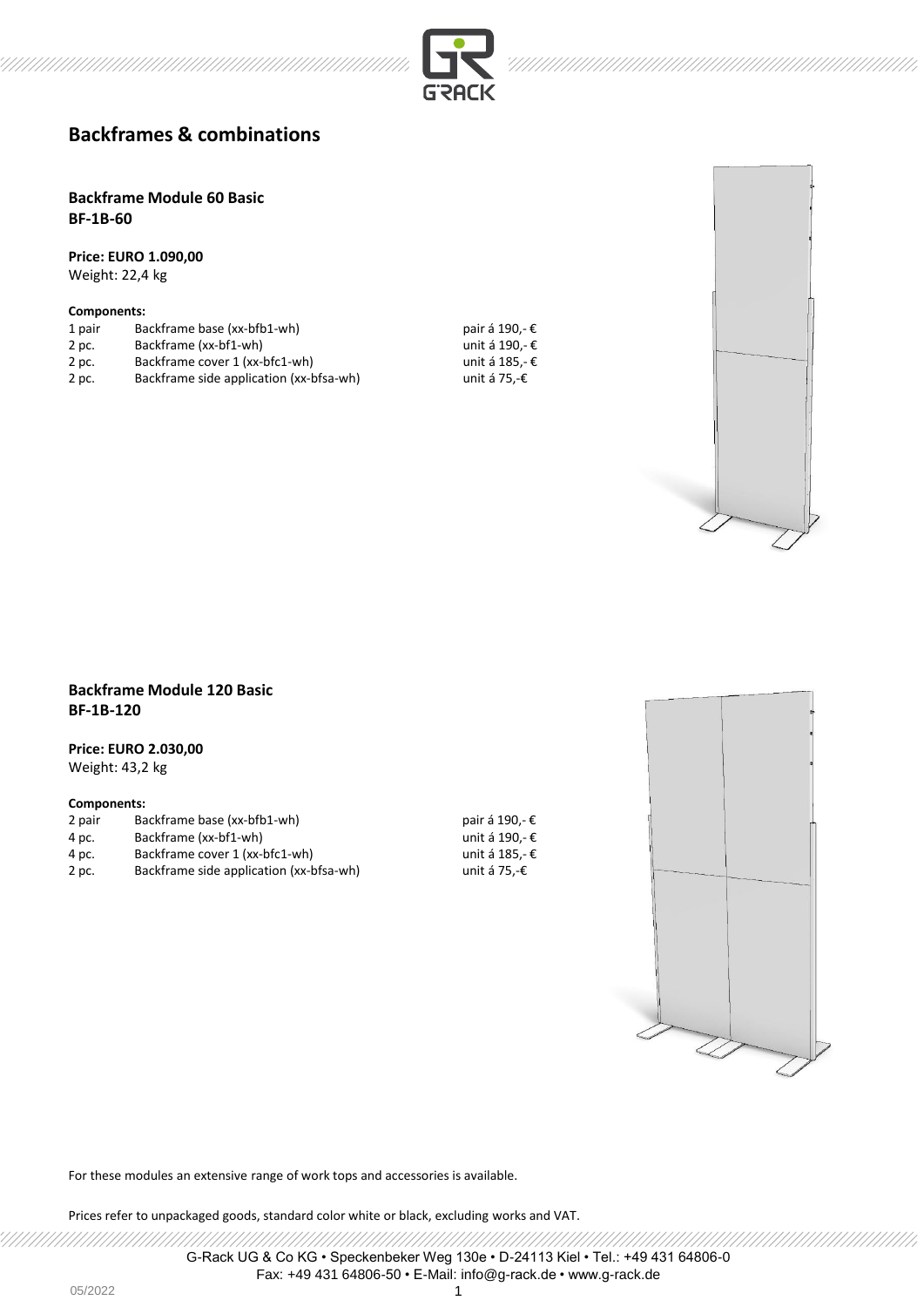



**G-Flexx Mini with backframe FXM-BF-1-60**

## **Price: EURO 1.715,00**

Weight: 30,3 kg

#### **Components:**

| 1 pc.             | G-Flexx Basic Element Mini (fx-bms-wh)  | unit á 520,- € |
|-------------------|-----------------------------------------|----------------|
| 1 <sub>p</sub> c. | Work Top 2-1 (xx-wt21-wh)               | unit á 155,- € |
| 2 pc.             | Side Panels/Front Panels (xx-sc-wh)     | unit á 150,- € |
| 2 pc.             | Shelves Set (xx-zb7.8)                  | unit á 75,- €  |
| 1 pc.             | Backframe (xx-bf1-wh)                   | unit á 190,- € |
| 1 pc.             | Backframe cover 1 (xx-bfc1-wh)          | unit á 185,- € |
| 1 <sub>p</sub> c. | Frame cover (xx-fc-wh)                  | unit á 65,- €  |
| 2 pc.             | Backframe side application (xx-bfsa-wh) | unit á 75,-€   |



## **G-Flexx Mini with backframes FXM-BF-1-120**

#### **Price: EURO 2.805,00**

Weight: 53,1 kg

#### **Components:**

| 1 pc.  | G-Flexx Basic Element Mini (fx-bms-wh)  | unit á 520,- € |  |
|--------|-----------------------------------------|----------------|--|
| 1 pc.  | Work Top 2-1 (xx-wt21-wh)               | unit á 155,- € |  |
| 3 pc.  | Side Panels/Front Panels (xx-sc-wh)     | unit á 150,- € |  |
| 2 pc.  | Shelves Set (xx-zb7.8)                  | unit á 75,- €  |  |
| 1 pair | Backframe base (xx-bfb1-wh)             | pair á 190,- € |  |
| 3 pc.  | Backframe (xx-bf1-wh)                   | unit á 190,- € |  |
| 3 pc.  | Backframe cover 1 (xx-bfc1-wh)          | unit á 185,- € |  |
| 1 pc.  | Frame cover (xx-fc-wh)                  | unit á 65,- €  |  |
| 2 pc.  | Backframe side application (xx-bfsa-wh) | unit á 75,-€   |  |
|        |                                         |                |  |
|        |                                         |                |  |

For these modules an extensive range of work tops and accessories is available.

Prices refer to unpackaged goods, standard color white or black, excluding works and VAT.

G-Rack UG & Co KG • Speckenbeker Weg 130e • D-24113 Kiel • Tel.: +49 431 64806-0 Fax: +49 431 64806-50 • E-Mail: info@g-rack.de • www.g-rack.de

,,,,,,,,,,,,,,,,,,,,,,,,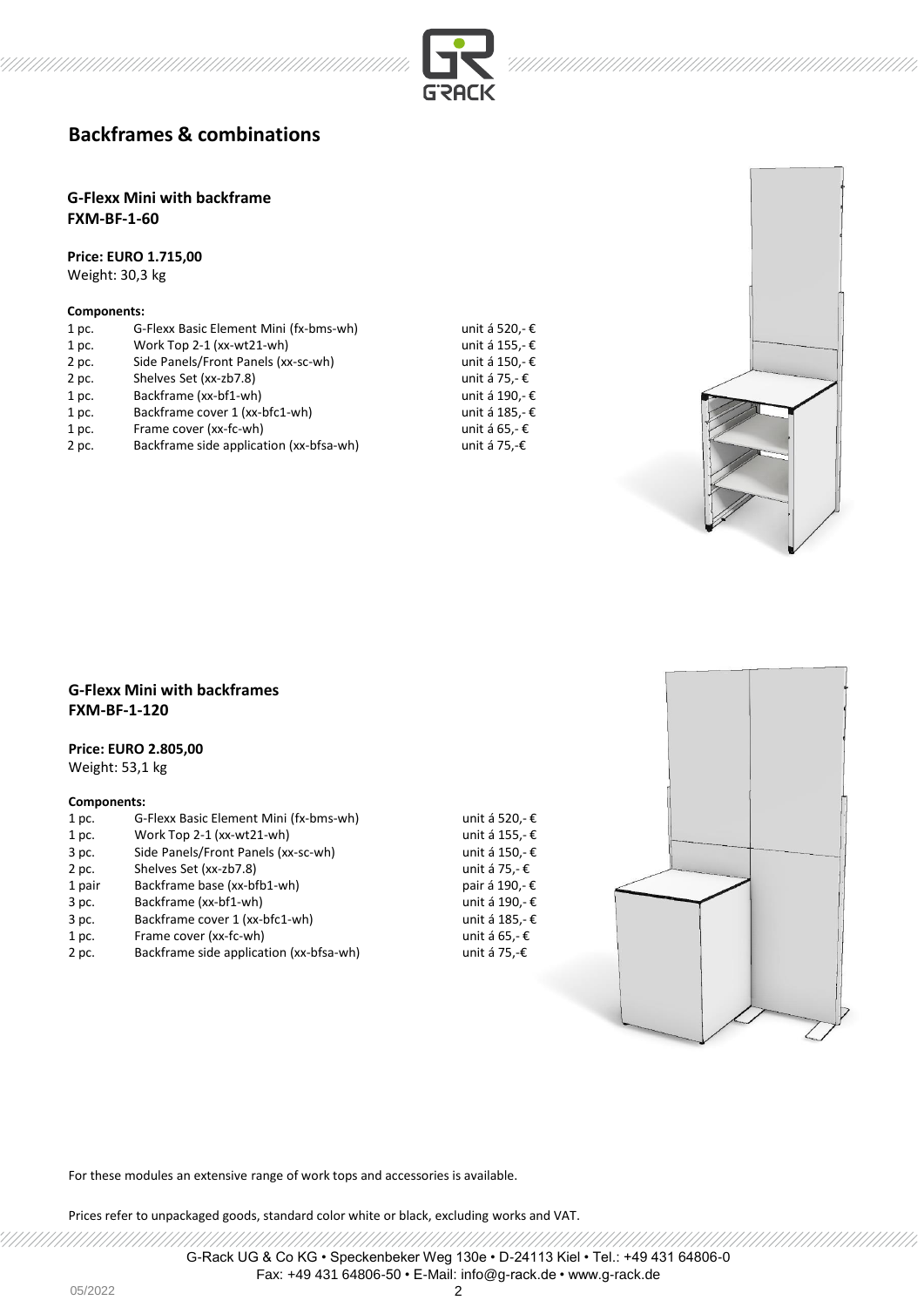



**G-Raxx with backframe RX-BF-1-60**

# **Price: EURO 1.925,00**

Weight: 40,3 kg

## **Components:**

| 1 pc. | G-Raxx Basic Element (rx-bm-wh)         | unit á 345,- € |
|-------|-----------------------------------------|----------------|
| 1 pc. | G-Raxx Dolly Platform Base (rx-wb)      | unit á 155,- € |
| 1 pc. | G-Raxx Front Frame 1-1 (rx-ff11-wh)     | unit á 230,- € |
| 1 pc. | Work Top 2-1 (xx-wt21-wh)               | unit á 155,- € |
| 2 pc. | Side Panels/Front Panels (xx-sc-wh)     | unit á 150,- € |
| 2 pc. | Shelves Set (xx-zb7.8)                  | unit á 75,- €  |
| 1 pc. | Backframe (xx-bf1-wh)                   | unit á 190,- € |
| 1 pc. | Backframe cover 1 (xx-bfc1-wh)          | unit á 185,- € |
| 1 pc. | Frame cover (xx-fc-wh)                  | unit á 65,- €  |
| 2 pc. | Backframe side application (xx-bfsa-wh) | unit á 75,-€   |
|       |                                         |                |



## **G-Raxx with backframes RX-BF-1-120**

#### **Price: EURO 3.015,00**

Weight: 63,1 kg

#### **Components:**

| 1 pc.  | G-Raxx Basic Element (rx-bm-wh)         | unit á 345,- € |
|--------|-----------------------------------------|----------------|
| 1 pc.  | G-Raxx Dolly Platform Base (rx-wb)      | unit á 155,- € |
| 1 pc.  | G-Raxx Front Frame 1-1 (rx-ff11-wh)     | unit á 230,- € |
| 1 pc.  | Work Top 2-1 (xx-wt21-wh)               | unit á 155,- € |
| 3 pc.  | Side Panels/Front Panels (xx-sc-wh)     | unit á 150,- € |
| 2 pc.  | Shelves Set (xx-zb7.8)                  | unit á 75,- €  |
| 1 pair | Backframe base (xx-bfb1-wh)             | pair á 190,- € |
| 3 pc.  | Backframe (xx-bf1-wh)                   | unit á 190,- € |
| 3 pc.  | Backframe cover 1 (xx-bfc1-wh)          | unit á 185,- € |
| 1 pc.  | Frame cover (xx-fc-wh)                  | unit á 65,- €  |
| 2 pc.  | Backframe side application (xx-bfsa-wh) | unit á 75,-€   |
|        |                                         |                |



//////////////////////

For these modules an extensive range of work tops and accessories is available.

Prices refer to unpackaged goods, standard color white or black, excluding works and VAT.

G-Rack UG & Co KG • Speckenbeker Weg 130e • D-24113 Kiel • Tel.: +49 431 64806-0 Fax: +49 431 64806-50 • E-Mail: info@g-rack.de • www.g-rack.de

,,,,,,,,,,,,,,,,,,,,,,,,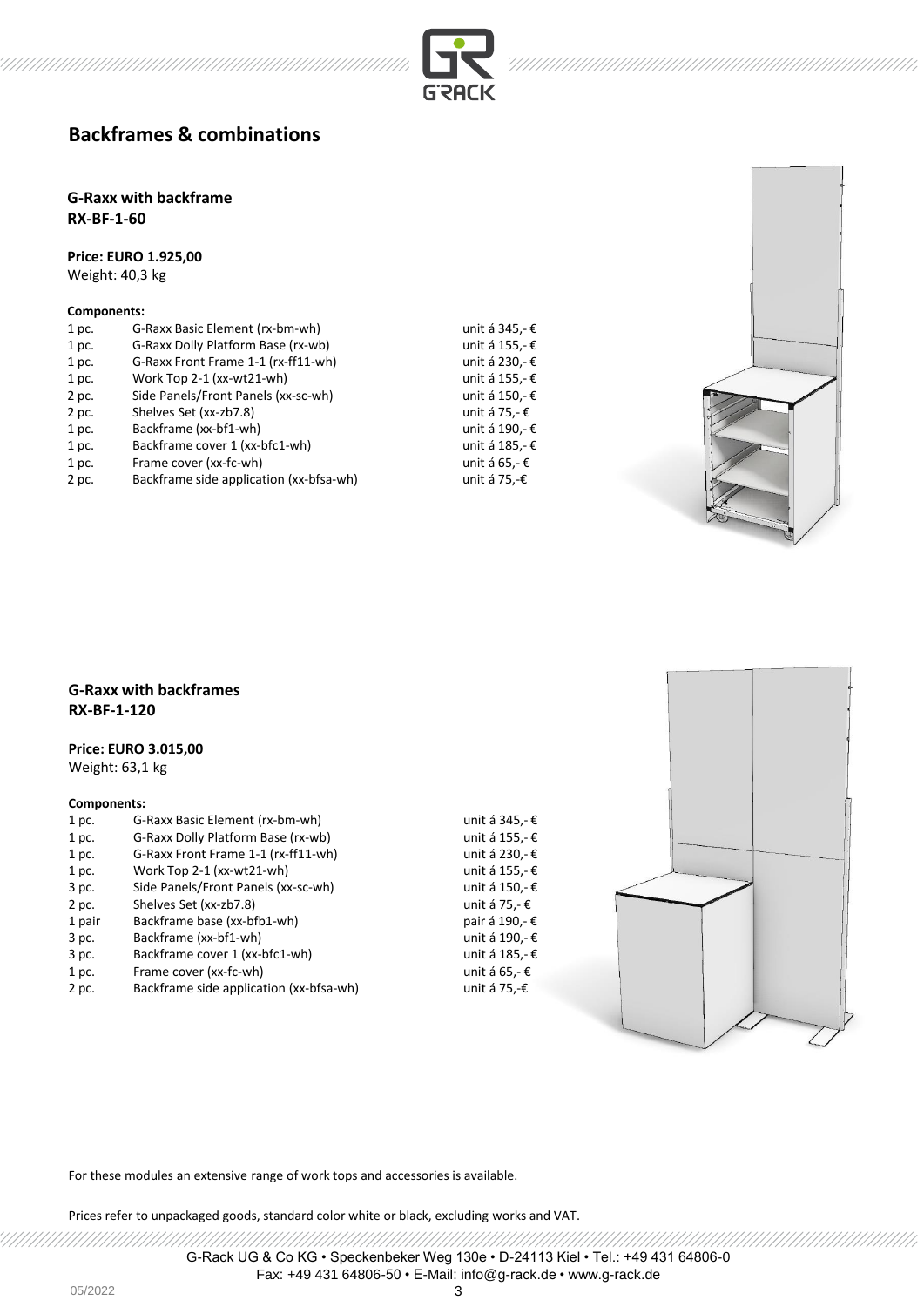



**G-Flexx with backframes FX-BF-1-120**

**Price: EURO 2.975,00** Weight: 60 kg

## **Components:**

| 1 <sub>p</sub> c. | G-Flexx Basic Element (fx-bm-wh)        | unit á 1035,- € |
|-------------------|-----------------------------------------|-----------------|
| 2 pc.             | Work Top 2-1 (xx-wt21-wh)               | unit á 155,- €  |
| 2 pc.             | Side Panels/Front Panels (xx-sc-wh)     | unit á 150,- €  |
| 4 pc.             | Shelves Set (xx-zb7.8)                  | unit á 75,- €   |
| 2 pc.             | Backframe (xx-bf1-wh)                   | unit á 190,- €  |
| 2 pc.             | Backframe cover 1 (xx-bfc1-wh)          | unit á 185,- €  |
| 2 pc.             | Frame cover (xx-fc-wh)                  | unit á 65,- €   |
| 2 pc.             | Backframe side application (xx-bfsa-wh) | unit á 75,-€    |
|                   |                                         |                 |



## **G-Flexx with backframes and hook in tray FX-BF-1-TA-120**

#### **Price: EURO 3.275,00**

Weight: 66,6 kg

#### **Components:**

| 1 pc. | G-Flexx Basic Element (fx-bm-wh)         | unit á 1035,- € |
|-------|------------------------------------------|-----------------|
| 2 pc. | Work Top 2-1 (xx-wt21-wh)                | unit á 155,- €  |
| 4 pc. | Side Panels/Front Panels (xx-sc-wh)      | unit á 150,- €  |
| 4 pc. | Shelves Set (xx-zb7.8)                   | unit á 75,- €   |
| 2 pc. | Backframe (xx-bf1-wh)                    | unit á 190,- €  |
| 2 pc. | Backframe cover 1 (xx-bfc1-wh)           | unit á 185,- €  |
| 2 pc. | Hook in tray, with bar mats (xx-bfs2-wh) | unit á 65,- €   |
| 2 pc. | Backframe side application (xx-bfsa-wh)  | unit á 75,-€    |
|       |                                          |                 |
|       |                                          |                 |



For these modules an extensive range of work tops and accessories is available.

Prices refer to unpackaged goods, standard color white or black, excluding works and VAT.

G-Rack UG & Co KG • Speckenbeker Weg 130e • D-24113 Kiel • Tel.: +49 431 64806-0 Fax: +49 431 64806-50 • E-Mail: info@g-rack.de • www.g-rack.de

,,,,,,,,,,,,,,,,,,,,,,,,,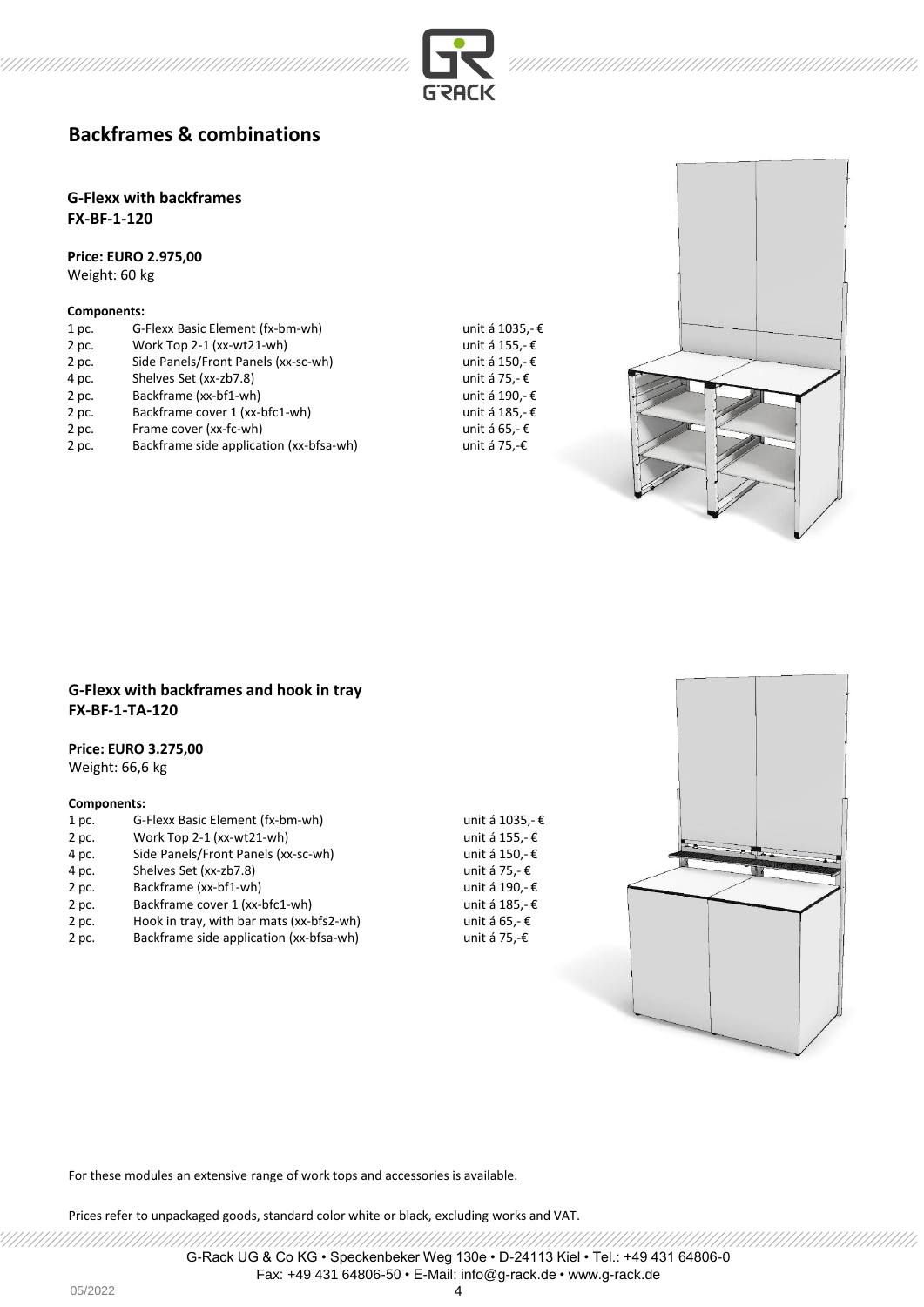

# **Aditional components**

#### **Backframe shelf 2, including LED Lighting**

| 1 pc. | Backframe shelf 2, LED warm white             |                |
|-------|-----------------------------------------------|----------------|
|       | powder coated, white (xx-bfb2-wh)             | unit á 300,- € |
|       | powder coated, black (xx-bfb2-bk)             | unit á 300.- € |
|       | powder coated, special RAL color (xx-bfb2-sp) | unit á 330,- € |

| Can only be used in combination with the following component: |                                               |                |
|---------------------------------------------------------------|-----------------------------------------------|----------------|
| 1 <sub>pc.</sub>                                              | Backframe cover 2, with cut outs (xx-bfc2-wh) | unit á 225.- € |
|                                                               | (replaces the backframe cover 1)              |                |



#### **Backframe vesa adapter**

| 1 pc. | Backframe vesa adapter (xx-bfva1)       | unit á 75,- € |
|-------|-----------------------------------------|---------------|
| 1 pc. | screen; price on request or by customer |               |

# **Can only be used in combination with the following component:**<br>1 pc. Backframe cover 2, with cut outs (xx-bfc2-wh)

Backframe cover 2, with cut outs (xx-bfc2-wh) unit á 225,- € (replaces the backframe cover 1)



Prices refer to unpackaged goods, standard color white or black, excluding works and VAT.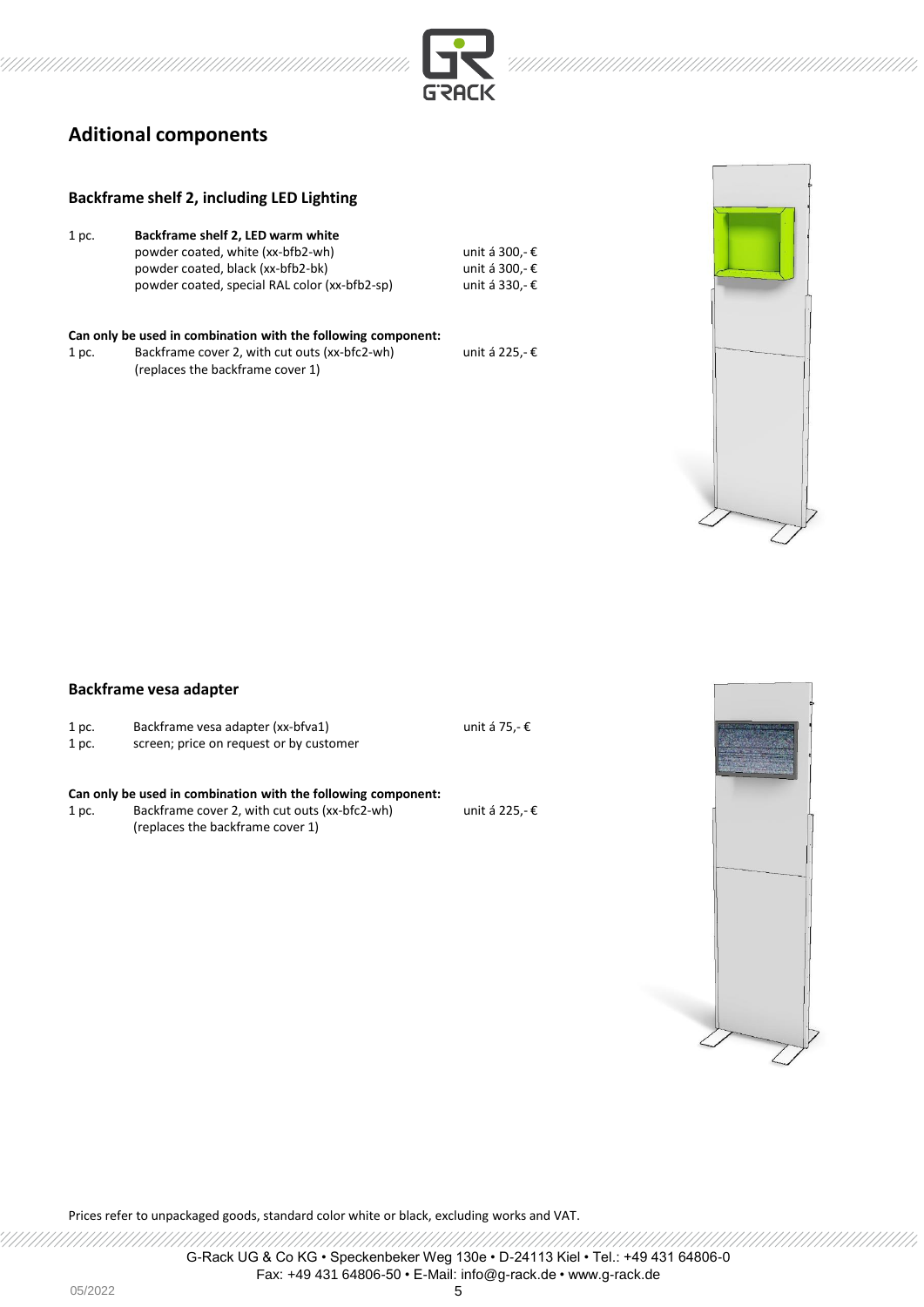



| Backframe side banner, width 800 mm |                                                                                                                                                                                                                      |                |  |
|-------------------------------------|----------------------------------------------------------------------------------------------------------------------------------------------------------------------------------------------------------------------|----------------|--|
| 1 pc.                               | Backframe side banner, digital imprint (xx-bfsb-dg)                                                                                                                                                                  | unit á 235,- € |  |
|                                     | Backframe side banner, width 600 mm                                                                                                                                                                                  |                |  |
| 1 pc.                               | Backframe side banner, digital imprint (xx-bb1-600)                                                                                                                                                                  | unit á 225,- € |  |
| 1 pc.                               | Can only be used in combination with the following component:<br>Backframe banner holder (xx-bfbh)<br>The side banner can be used at the left and the right.<br>The use of two banners (left and right) is possible. | unit á 85,- €  |  |



## **Bottle shelf illuminated**

| 1 <sub>p</sub> c. | Bottle shelf illuminated, LED warm white    |                |
|-------------------|---------------------------------------------|----------------|
|                   | powder coated, white (xx-bs-wh)             | unit á 300.- € |
|                   | powder coated, black (xx-bs-bk)             | unit á 300.- € |
|                   | powder coated, special RAL color (xx-bs-sp) | unit á 330.- € |

**Can only be used in combination with the following component:**<br>1 pc. Backframe cover 2, with cut outs (xx-bfc2-wh) Backframe cover 2, with cut outs (xx-bfc2-wh) unit á 225,- $\epsilon$ (replaces the backframe cover 1)



Prices refer to unpackaged goods, standard color white or black, excluding works and VAT.

G-Rack UG & Co KG • Speckenbeker Weg 130e • D-24113 Kiel • Tel.: +49 431 64806-0 Fax: +49 431 64806-50 • E-Mail: info@g-rack.de • www.g-rack.de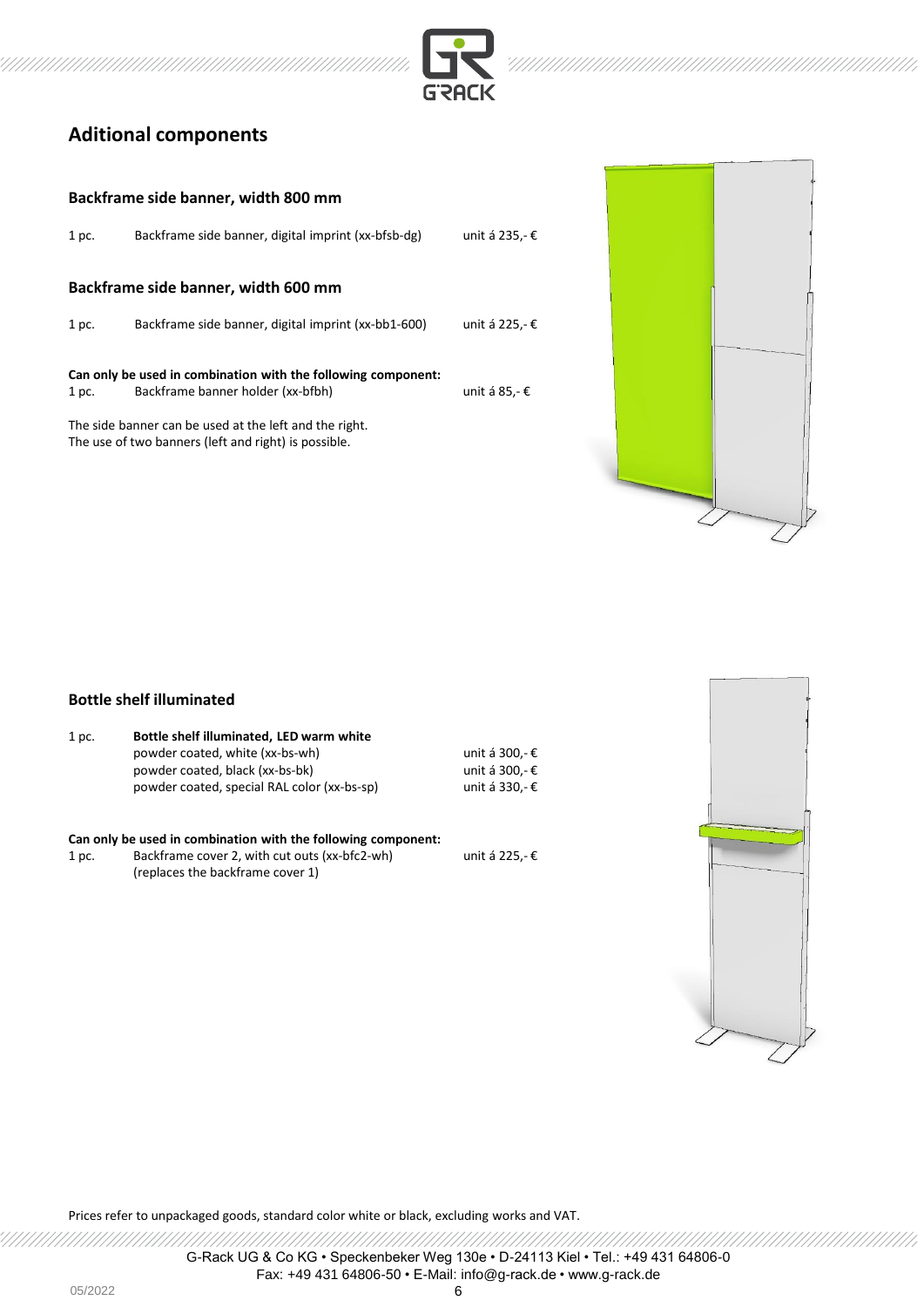



# **Aditional components**

#### **Sliding door set, width 1200 mm**

| 1 Set | Sliding door set for G-Flexx Basic Element<br>powder coated, white (fx-sd-wh)<br>powder coated, black (fx-sd-bk)<br>powder coated, special RAL color (fx-sd-sp)   | unit á 510,-€<br>unit á 510,-€<br>unit á 550,- €   |  |
|-------|-------------------------------------------------------------------------------------------------------------------------------------------------------------------|----------------------------------------------------|--|
| 1 Set | Sliding door set for 2 G-Raxx Basic Elements<br>powder coated, white (rx-sd-wh)<br>powder coated, black (rx-sd-bk)<br>powder coated, special RAL color (rx-sd-sp) | unit á 495,- €<br>unit á 495,- €<br>unit á 540,- € |  |
| 1 pc. | Lock for Sliding door set                                                                                                                                         | unit á 45,- €                                      |  |

#### **Hook in tray, with bar mats**

1 pc. Hook in tray, with bar mats (Art.-Nr. xx-zb25) unit á 65,- €

**Can only be used at the front frame of a G-Flexx Basic Element or at the front frame for G-Raxx.**



Prices refer to unpackaged goods, standard color white or black, excluding works and VAT.

,,,,,,,,,,,,,,,,,,,,,,,,,,,,,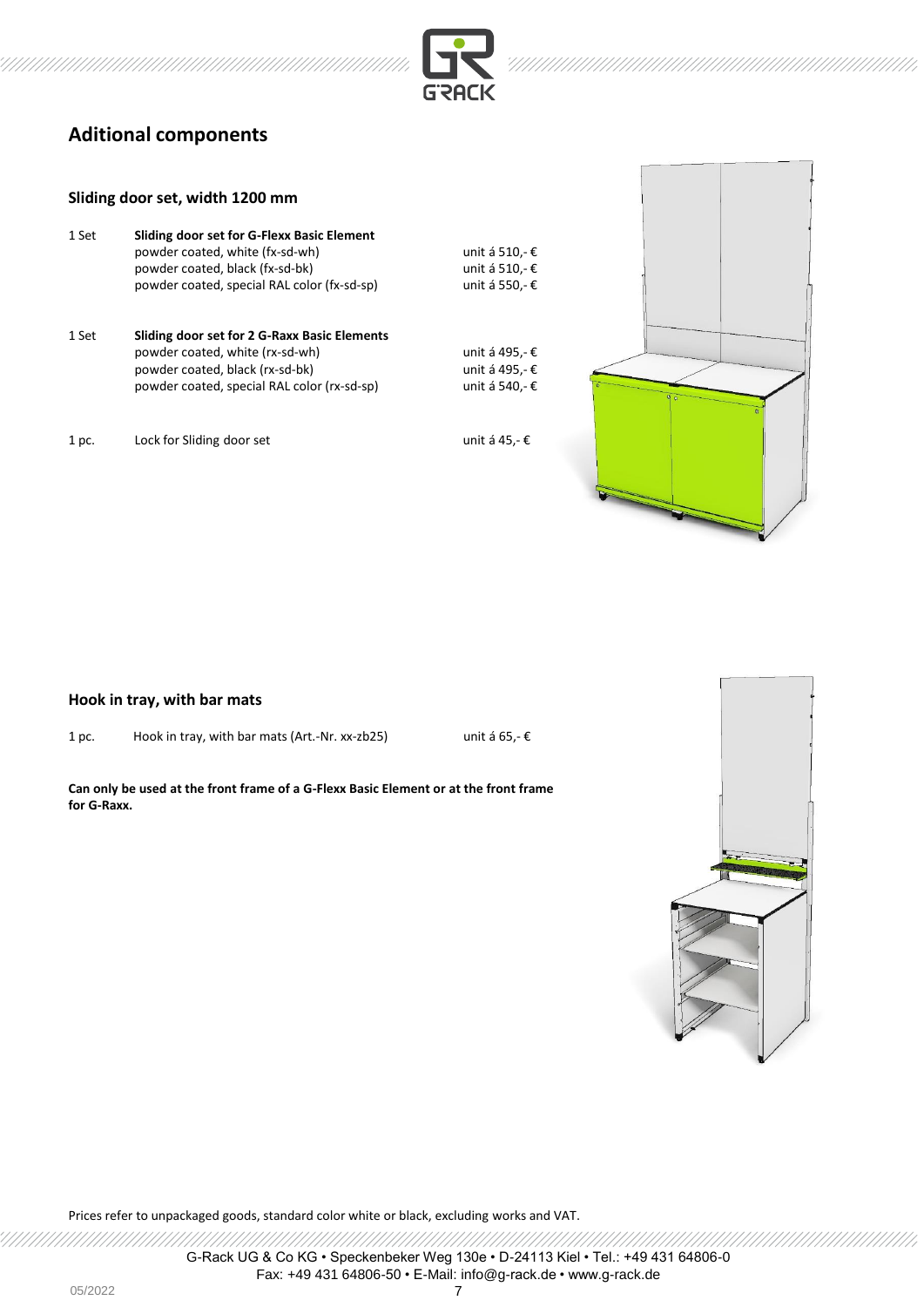

# **Aditional components**

#### **Elevated Bottleshelf, width 600 mm**

1 pc. **Bottleshelf, shelf Makrolon, illuminated LED-RGB** powder coated, white (xx-ebs-600-wh) unit á 495,- €<br>powder coated, black (xx-ebs-600-bk) unit á 495,- € powder coated, black (xx-ebs-600-bk) unit á 495,- €<br>powder coated, special RAL color (xx-ebs-600-sp) unit á 520,- € powder coated, special RAL color (xx-ebs-600-sp)



## **Elevated Bottleshelf, width 1200 mm**

1 pc. **Bottleshelf, shelf Makrolon, illuminated LED-RGB** powder coated, white (xx-ebs-600-wh) unit á 570,- €<br>powder coated, black (xx-ebs-600-bk) unit á 570,- € powder coated, black (xx-ebs-600-bk) unit á 570,- €<br>powder coated, special RAL color (xx-ebs-600-sp) unit á 590,- € powder coated, special RAL color (xx-ebs-600-sp)



Prices refer to unpackaged goods, standard color white or black, excluding works and VAT.

,,,,,,,,,,,,,,,,,,,,,,,,,,